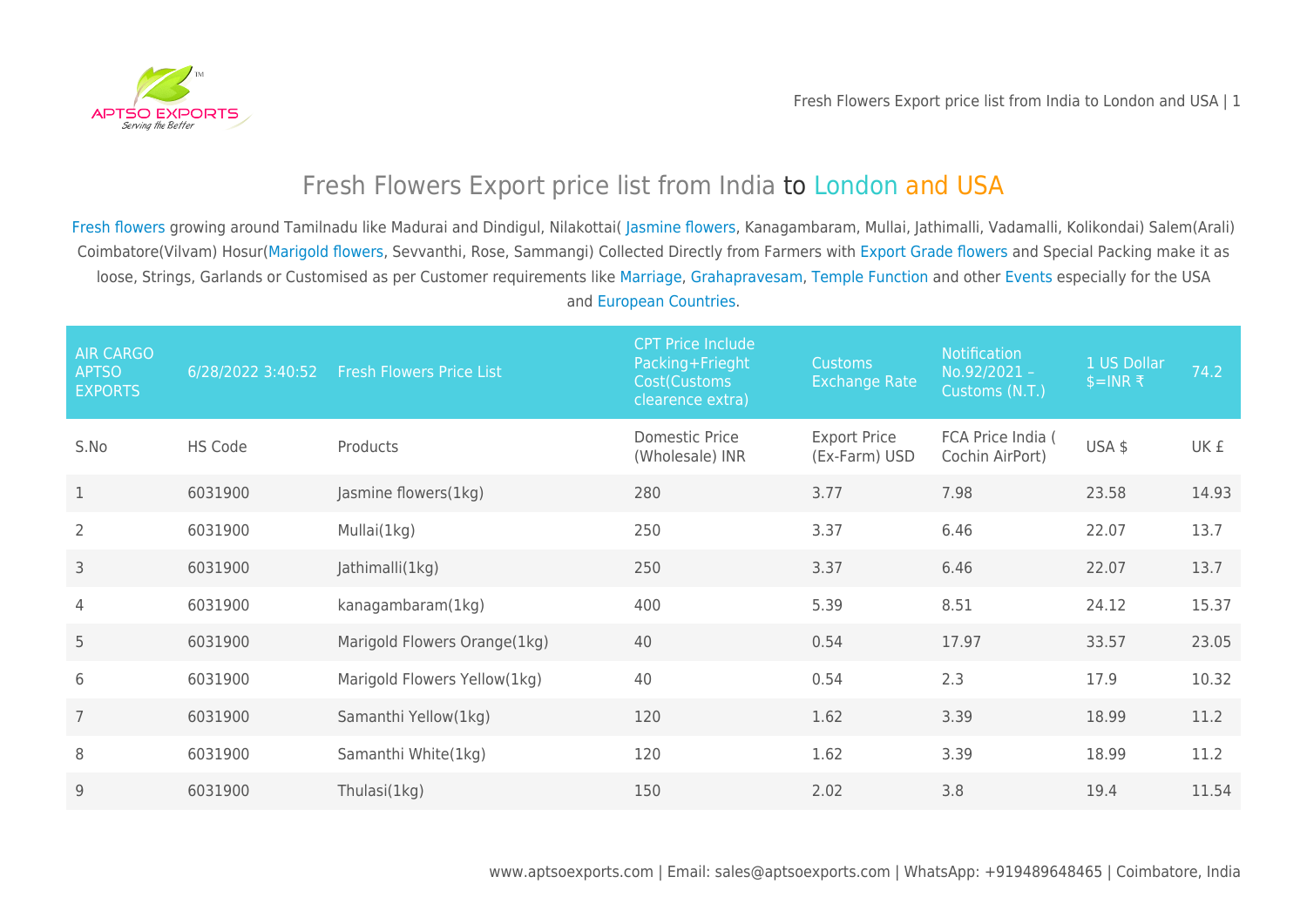

## Fresh Flowers Export price list from India to London and USA | 2

| <b>AIR CARGO</b><br><b>APTSO</b><br><b>EXPORTS</b> | 6/28/2022 3:40:52 | <b>Fresh Flowers Price List</b>         | <b>CPT Price Include</b><br>Packing+Frieght<br>Cost(Customs<br>clearence extra) | <b>Customs</b><br><b>Exchange Rate</b> | Notification<br>No.92/2021 -<br>Customs (N.T.) | 1 US Dollar<br>$$=INR$ ₹ | 74.2  |
|----------------------------------------------------|-------------------|-----------------------------------------|---------------------------------------------------------------------------------|----------------------------------------|------------------------------------------------|--------------------------|-------|
| 10                                                 | 6031900           | Marikolunthu(1kg)                       | 150                                                                             | 2.02                                   | 3.8                                            | 19.4                     | 11.54 |
| 11                                                 | 6031900           | Vetrilai(1kg)                           | 400                                                                             | 5.39                                   | 7.21                                           | 22.82                    | 14.31 |
| 12                                                 | 6031900           | Kolikondai(1kg)                         | 150                                                                             | 2.02                                   | 3.8                                            | 19.4                     | 11.54 |
| 13                                                 | 6031900           | Vadamalli(1kg)                          | 150                                                                             | 2.02                                   | 3.8                                            | 19.4                     | 11.54 |
| 14                                                 | 6031900           | Arali(1kg)                              | 80                                                                              | 1.08                                   | 2.84                                           | 18.45                    | 10.76 |
| 15                                                 | 6031900           | Sammangi(1kg)                           | 250                                                                             | 3.37                                   | 5.16                                           | 20.77                    | 12.65 |
| 16                                                 | 6031900           | Rose(20 Piece)                          | 350                                                                             | 4.72                                   | 6.53                                           | 22.13                    | 13.76 |
| 17                                                 | 6031900           | Button Rose(1kg)                        | 200                                                                             | 2.70                                   | 4.74                                           | 20.35                    | 12.3  |
| 18                                                 | 6031900           | Lotus(1 Piece)                          | 20                                                                              | 0.27                                   | 1.76                                           | 3.32                     | 2.28  |
| 19                                                 | 6031900           | Chrysanthemum(1 Piece)                  | 20                                                                              | 0.27                                   | 1.76                                           | 2.54                     | 1.85  |
| 20                                                 | 6031900           | Kadhamabam Strings (1 Feet)             | 25                                                                              | 0.34                                   | 0.53                                           | 1.31                     | 0.85  |
| 21                                                 | 6031900           | Jasmine Strings (1 Feet)                | 50                                                                              | 0.67                                   | 2.89                                           | 3.67                     | 2.77  |
| 22                                                 | 6031900           | Jathimalli Strings (1 Feet)             | 50                                                                              | 0.67                                   | 2.89                                           | 3.67                     | 2.77  |
| 23                                                 | 6031900           | Mullai Strings (1 Feet)                 | 50                                                                              | 0.67                                   | 2.89                                           | 3.51                     | 2.68  |
| 24                                                 | 6031900           | Sevvanthi flower Strings White (1 Feet) | 50                                                                              | 0.67                                   | 2.89                                           | 3.93                     | 2.68  |